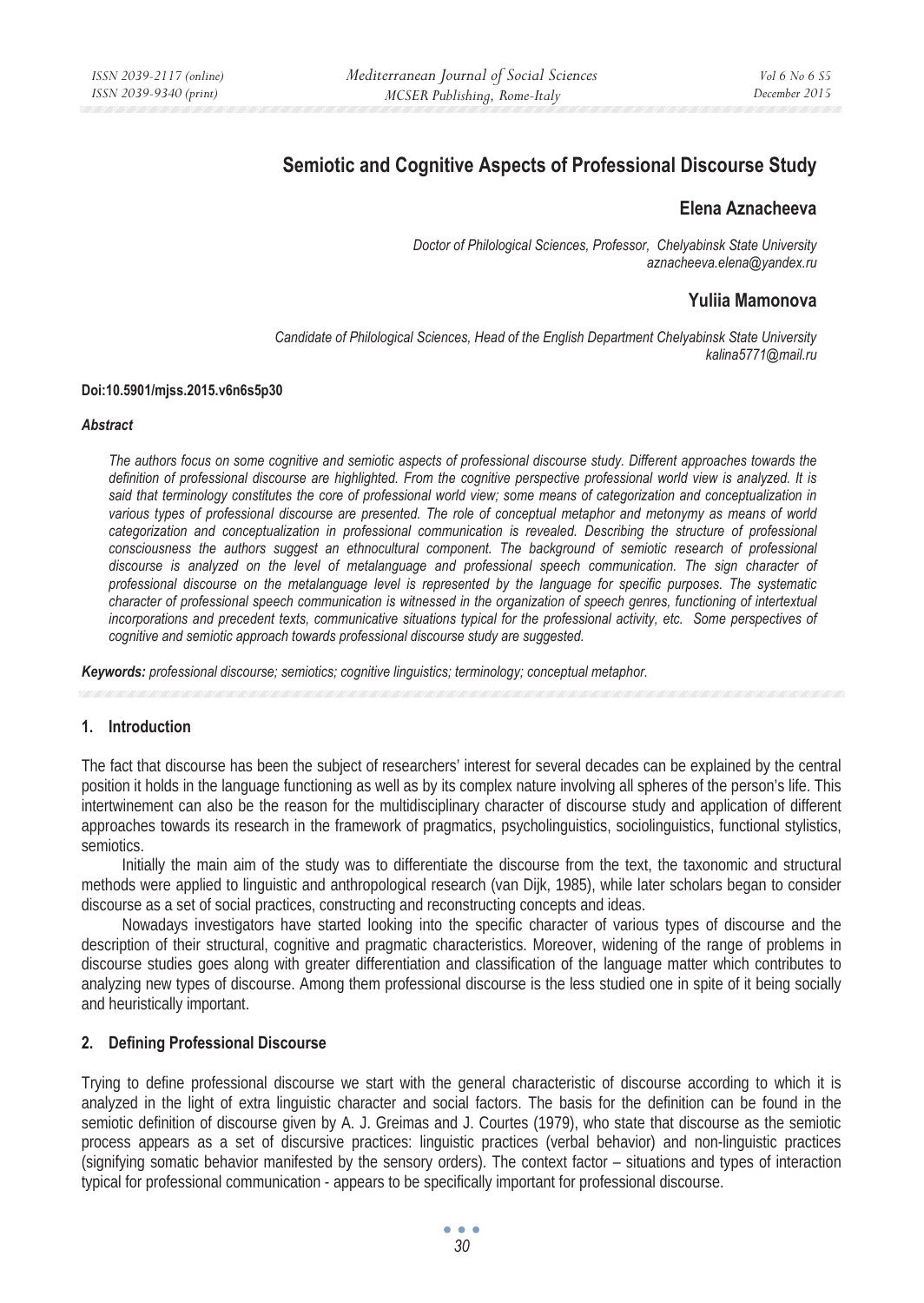| ISSN 2039-2117 (online) | Mediterranean Journal of Social Sciences | Vol 6 No 6 S5 |
|-------------------------|------------------------------------------|---------------|
| ISSN 2039-9340 (print)  | MCSER Publishing, Rome-Italy             | December 2015 |

Professional discourse intertwines with scientific, workplace, institutional or some other types of discourse. Scientific discourse of a particular domain constitutes part of general scientific discourse and is included in the core of professional discourse. Workplace discourse comprises texts relating to people's activity in various organizations. Institutional discourse is presented by texts and talks determined by the set of social roles (Karasik, 2000). V.I. Karasik analyzing institutional discourse characterizes typical agents and clients, the chronotopos, the purpose, values, strategies, genres, precedent texts and discursive formulas. Professional discourse is close to institutional one but is not confined to it. The formal professional interaction can be analyzed from the institutional perspective, while informal professional communication needs a different approach.

B.L. Gunnarsson in the book "Professional discourse" (2009) uses the term "professional discourse" to refer to text and talk in professional contexts. Professional here is the synonym of "paid-work related" covering both skilled and unskilled paid jobs. The author distinguishes the following features of professional discourse. Expert character of professional discourse is reflected in terminology, text genres, conversation patterns which vary from domain to domain. Next, professional discourse has explicit goals and occurs in professional situations which specify the participants, place and communicative event. Moreover, professional discourse is strongly conventionalized. The further point mentioned by the author is the fact that professional discourse is part of a "socially organized and structured set of activities within a workplace unit" (Gunnarsson, 2009:8). Another feature of professional discourse is its dependence on different societal framework systems such as legal-societal, technical-economical, socio-cultural and linguistic. Undoubtedly a lot of documents as well as communication rules appear as a result of internal or external regulations. Rapidly developing technology influences professional discourse as well. Socio-cultural and linguistic frameworks are taken into account as life generally and professional life in particular is becoming more and more culturally, socially and linguistically diverse. The last distinguished feature is dynamic character of professional discourse, which is witnessed in the type of knowledge and skills necessary for professional communication at different stages, changes in the labour market and politics, globalization of economy.

Thus, we see that professional discourse can be analyzed from different perspectives, such as philosophical, epistemological, sociological, etc. We assume that professional discourse is a combination of the corpus of texts and talks united by professional world view, thesaurus, the theme, genre together with extralinguistic factors which are determined by the person's professional activity.

### **3. Cognitive Approach to Professional Discourse Study**

Professional world view is inseparable part of professional discourse. Shared professional world view determines the success of communication and is based on the knowledge of related science, as well as typical contexts.

Professional world view is the basis for professional consciousness which can be defined as the phenomenon which reflects definite professional activity and whose function is regulation of the person's social activity in some professional sphere.

A.A. Angelovskii (2010) studying the structure of professional consciousness distinguishes three components: epistemological, practical and axiological.

The epistemological component is constituted by theoretical and historical scientific knowledge which is necessary for the type of professional discourse; basic ideas of the professional activity, its importance; functions and principles of the profession. The content of this component is determined by the sphere the profession belongs to – technical or humanities. There can be distinguished different types of knowledge – rational and logical, intuitive, perceptive, tacit and explicit. The analysis of different types of professional knowledge and description of nominating process in various types of knowledge are of great importance while categorizing and perceiving information in a definite professional discourse.

The practical component comprises practical skills, professional norms and regulations reflecting peculiarities of this professional activity. The axiological component is the basis for professional ethics, such as behavior norms and patterns of the person as a member of the professional community.

The list of components can be further developed and we can add an ethnocultural component. For instance, there exist ethnic variants of medical professional world view of a Western or Eastern representative, which differ considerably. In the West, medicine is called "medicine of separate organs" as the fundamental method of the therapy is the treatment of disease symptoms, while in the East, the object of the cure is the person's body in the whole: consideration is given to the physical as well as psychological state.

Professional world view incorporates practical knowledge necessary for carrying out practical activity. E.I. Golovanova (2013) while analyzing professional communication distinguishes two basic formats: theoretical, based on rational thinking, and practical, connected with peculiarities of intuitive and imaginative thinking, which relies on sense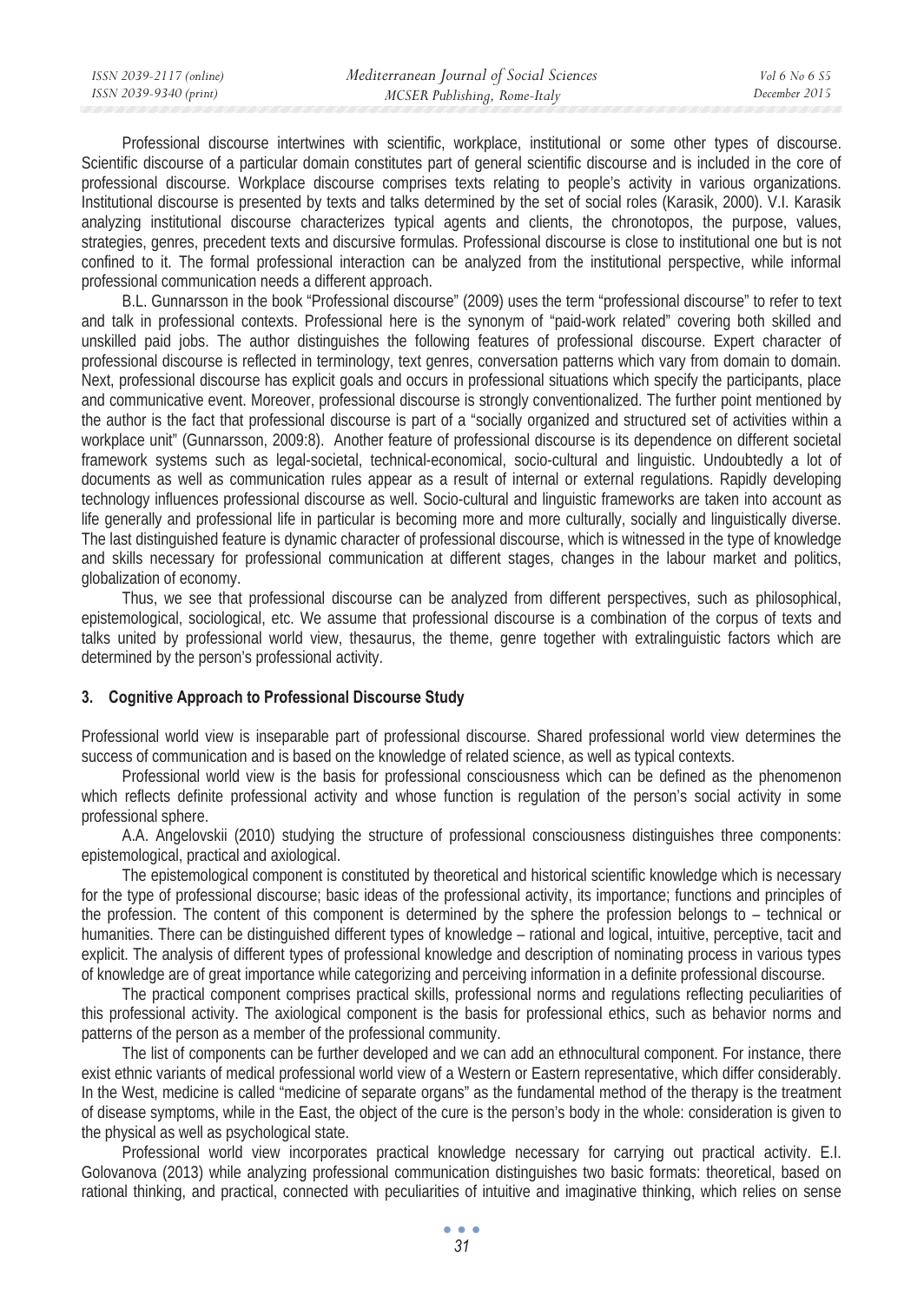| ISSN 2039-2117 (online) | Mediterranean Journal of Social Sciences | Vol 6 No 6 S5 |
|-------------------------|------------------------------------------|---------------|
| ISSN 2039-9340 (print)  | MCSER Publishing, Rome-Italy             | December 2015 |

perception of the environment. In some types of discourses (medical, legislative, economical, astrological) where such communication as "specialist vs. non-specialist" is available, these formats are supplied by naïve (commonplace) one, which is characterized by interaction of professional and commonplace beliefs and views.

The essential part of professional world view which differentiates a professional from an outsider is terminology. From the cognitive perspective the term is viewed as a linguistic unit which emerges as a result of interaction between professional consciousness and professional communication. Each type of professional discourse determines the language used while communicating. Generally, we can say that terminology reflects the knowledge structure and the more ancient professional discourse is, the more complicated concept stands beyond the term.

Terms and terminological systems are analyzed with regard to their role in professional communication as well as professional cognition. E. I. Golovanova states that the term is the verbalized result of professional cognition, a means of orientation in professional discourse and is an inseparable part of professional communication. The term is an orientation for cognition as well as for different types of activities (Golovanova, 2008). Shared knowledge of terminology is the basis for professional communication on both national and international levels.

One of the basic means of conceptualization and categorization in professional communication is analogy and metaphor as analogy's manifestation. The analysis of functioning of metaphorical and metonymical models help to reveal the peculiarities of the specialist's professional world view.

Cognitive linguistics postulates that metaphor is not just a trope, but a cognitive mechanism, allowing conceptualization of new ontological phenomena in analogy with already existing state of things. That is the reason why metaphor is given the central position, not periphery one, in the cognitive language model. The development of the cognitive metaphor theory and description of metaphorical models is one of the most promising research in contemporary cognitive linguistics. One of the latest achievements in cognitive linguistics is the theory of conceptual integration developed by M. Turner and G. Fauconnier (1995), who understand metaphor as mental mapping of conceptual source domain onto target domain; at the same time short-term memory preserves blends which are later, at the moment of speech, incorporating into knowledge structure and serve as a fundamental component of cognitive process. The source domains may be connected by different types of relations, such as, analogy and metaphor projection, metonymy transfer, correspondence between function and meaning, etc.

An advantage of conceptual integration model is the fact that it allows to infer and analyze metaphorical dominant ideas in different spheres including professional discourse, which promotes understanding of the world perception by specialists in different professional spheres. For instance, the conceptual analysis of educational medical texts shows that professional consciousness is characterized by biocentrism, and such metaphors as "Person's body – Battle field", "Person's body –Sentient being" are dominant in the process of the person's body conceptualization.

The leading cognitive mechanism forming astrological discourse is the mechanism of analogy among three level elements: the zodiac sign, the house in the horoscope and the planet, such as Sagittarius – Jupiter –  $9<sup>th</sup>$  house, indicating the direction (sign), scope of application (house), and the energy type (planet). Personification is another feature typical for astrological discourse. Heavenly bodies represent human characters and some aspects of personality: Mars stands for will, Venus means senses, while Mercury – intellect. As for dominant metaphors, they are "Sky is Clock", "Horoscope is Theatre stage", "Horoscope is Life Map" (Aznacheeva, Mamonova, 2012).

One more fundamental cognitive mechanism in professional discourse is metonymy. Ⱥ. Burkhardt (2011) studying the football language distinguishes three semantic spheres: "game language", "position language", "table/list language". In "game language" metonymy is the leading cognitive mechanism which helps to represent the whole game situation in one element of it, for instance, "corner kick", "penalty kick", "indirect free kick". If we consider astrological discourse, one of the fundamental discourse mechanisms is metonymical transfer from time to place characteristics.

Basic concepts, metaphorical models and types of metonymical transfers make each professional discourse unique and specific.

## **4. Semiotic Approach to Professional Discourse Study**

The outstanding feature of semiotics as the science is witnessed in the gap between its practical application and theoretical apprehension. On the one hand, the semiotics theory was developed in the 20<sup>th</sup> century and one of its founders F. de Saussure while formulating the principles of language semiotic research wrote that semiotics as a science does not exist yet. These days A. Solomonik (2009) still believes that general semiotics in contrast to special semiotics is still in the process of its development. On the other hand, we witness the expansion of the semiotic method onto more and more objects of study, there appear new methodologies targeted not only at social and cultural phenomena but at animal life and inorganic nature as well. What is more, this tendency extends to some former scientific achievements,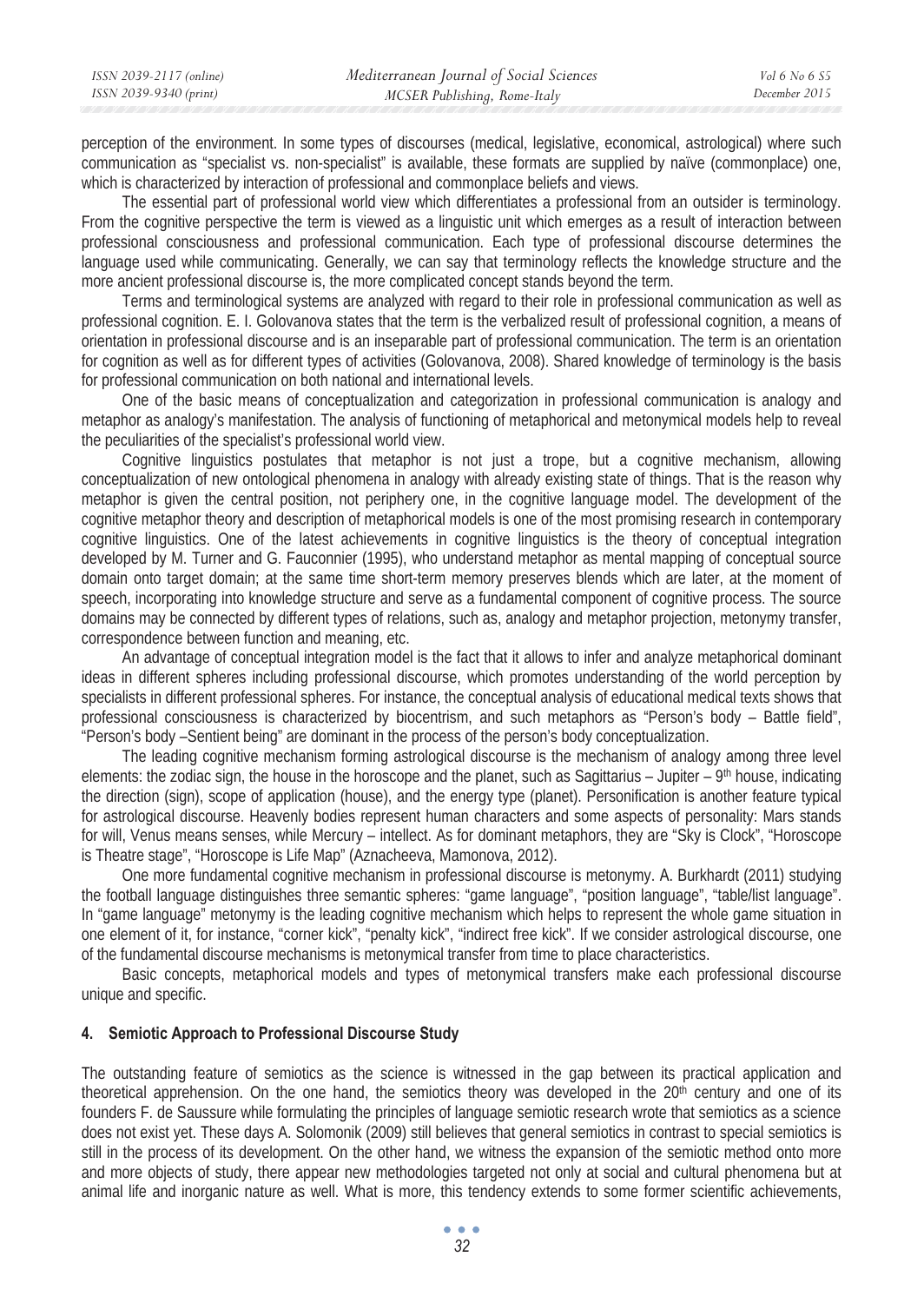which in hindsight are acknowledged as semiotic studies. For instance, Mendeleev periodic system is viewed as an ideal semiotic system by A. Solomonik (2009). Such extended understanding of semiotics falls into line with Pierce's opinion (2000). Pierce postulates the pan-sign, stating that any object in the Universe can be studied as a sign. Semiotics is interested in anything that can be viewed as the sign. Consequently, any phenomenon is potentially semiotic and whether to study it as a semiotic system element depends on the recipient's willingness to acknowledge it as the result of conscious perception and further formalization. As a result, the notion of semiosphere, as the formalized knowledge, introduced by Y. Lotman spreads to noosphere by V. Vernadskii and even biosphere by L. Gumilev. Any phenomena characterized by the systematic character and consistency may be seen as semiotic system components.

Not only natural language, but speech communication as well has a systematic character and thus can be the object of semiotic research. In its classical variant, semiotic analysis, which was held from the structuralism perspective, had immanent and static character. The objects to study were mainly fiction texts, more seldom scientific texts. As for discourse, it has rarely come into the researchers' light.

We state that the study of professional discourse should be carried on the level of metalanguage of the corresponding science and the level of professional speech communication. The sign character of professional discourse on the metalanguage level is represented by the language for specific purposes; the main body here is compiled by special terminology. Special terms have been deeply studied in the systematic and epistemological school in terminology, which has a long history and has got impressive results. Terminological systems studied in this school possess all characteristics of a semiotic system and thus are actually semiotic, that is highly formalized.

On the level of speech communication the systematic character is witnessed in the organization of speech genres, functioning of intertextual incorporations and precedent texts, recurrence of discursive patterns, particular types of extra linguistic and linguistic contexts which determine interpretation of terms, as well as communicative situations typical for the professional activity. Thematic relations and the structure of terminological systems present a regular hierarchical system. This system iconically reflects the way reality of a particular professional sphere is organized in the person's consciousness. Thus, the terminological system of a particular professional sphere functions both as a system of signs and as a model reflecting a corresponding cognitive macrostructure, that is it is a kind of an icon.

Speech organization of professional discourse has a field structure and contains corresponding fragments of scientific, pedagogical, mass-media and other discourses. For instance, scientific medical texts, texts of institutional formal and informal communication constitute the core of medical discourse; on the close periphery we find educational mass-media materials; the further periphery is occupied by publicist articles, everyday medical talks, etc. This combination of different discourses and speech genres iconically reflect functioning of corresponding social institutes.

Semiotic approach is not restricted to classifications and systematization but takes into account the subjective nature of cognition and social communication. The foundation for this was laid in Ch. Peirce's semiotics conception according to which the main element in the semiosis is an interpreter, as it is he who is responsible for something to be treated as a sign or non-sign and consequently for the semiosis itself (Peirce, 2000).The importance of differentiation between ontological and semiotic reality is postulated by A. Solomonik (2009). He believes that the mankind has no direct access towards ontological reality and thus semiotic reality arising in the process of ontological reality cognition serves a guideline in the person's practical activity.

# **5. Conclusion**

In spite of the differences between semiotics and cognitive linguistics they share some peculiarities. First, they are not pure scientific disciplines, rather scientific approaches which can be applied to different objects, though mainly in social sciences and Humanities. Moreover, both disciplines have interdisciplinary character, moderate phenomenology, interest to metaphor and metonymy. Besides, their common tendency is seen in the interest to dynamic aspect of phenomena functioning, denotation and meaning generation process.

The subjective aspect of semiotic research fully manifests itself in R. Barthes' connotative semiotics, one of whose purposes is semiotic analysis of ideology mechanisms and methods of its propaganda. Connotative semiotics which places high emphasis on revealing explicit and tacit types of meaning has a lot in common with cognitive linguistics which analyzes fundamental mechanisms of the person's cognitive activity as well as substantial categories presupposing all types of his social and cultural activity.

The subjective character of cognition reveals itself on the level of terminology, which is proved by lingvo-cognitive terminological research that unlike traditional studies is not descriptive but explanatory. The object of cognitive terminology is language for specific purposes in relation to processes of linguistic categorization and conceptualization as well as cognitive structures of knowledge. Key terminology functions as scientific cognitive units, whose thematic relations